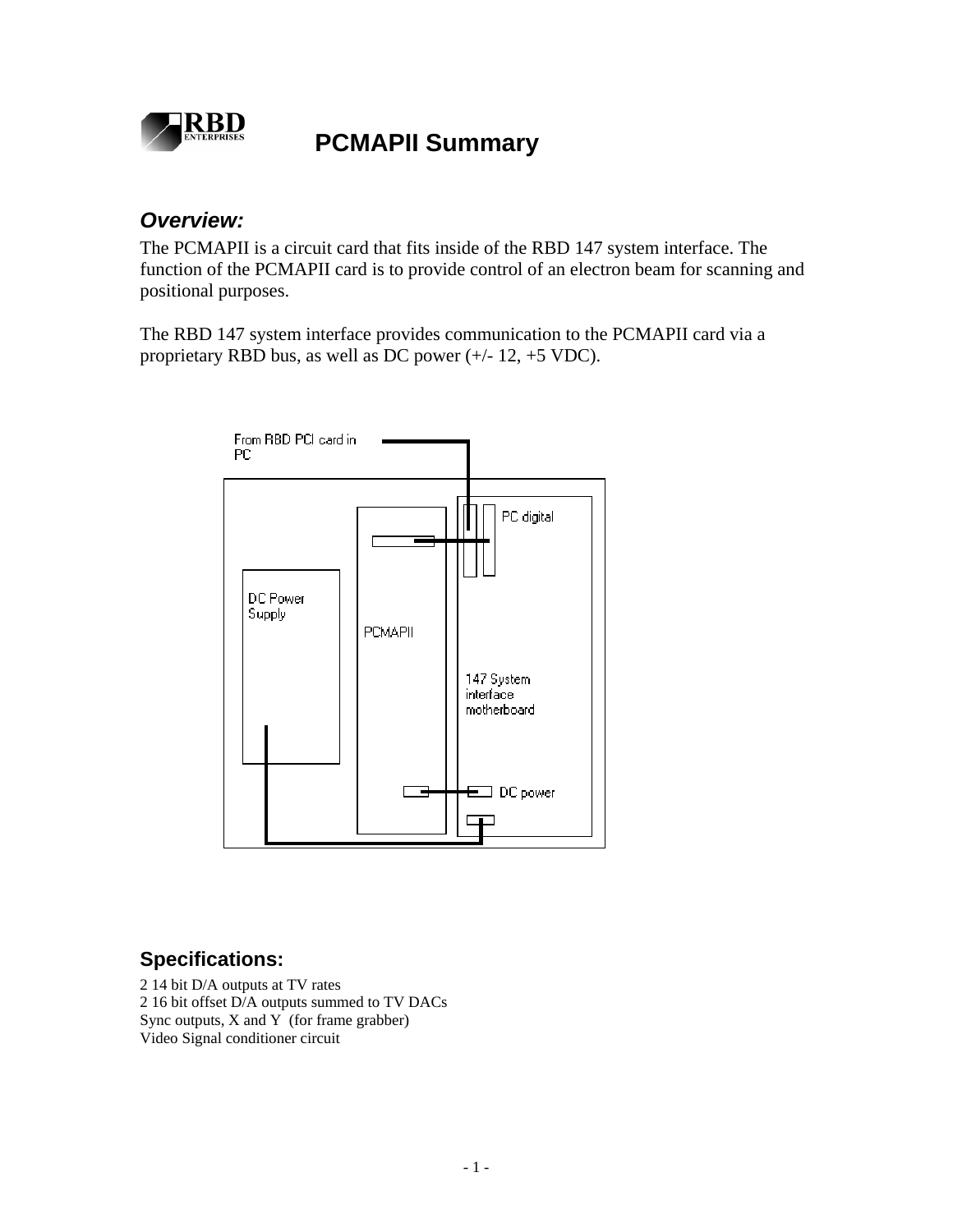## *PCMAPII Block Diagram*



The following block diagram shows the relationship between all of the components involved in the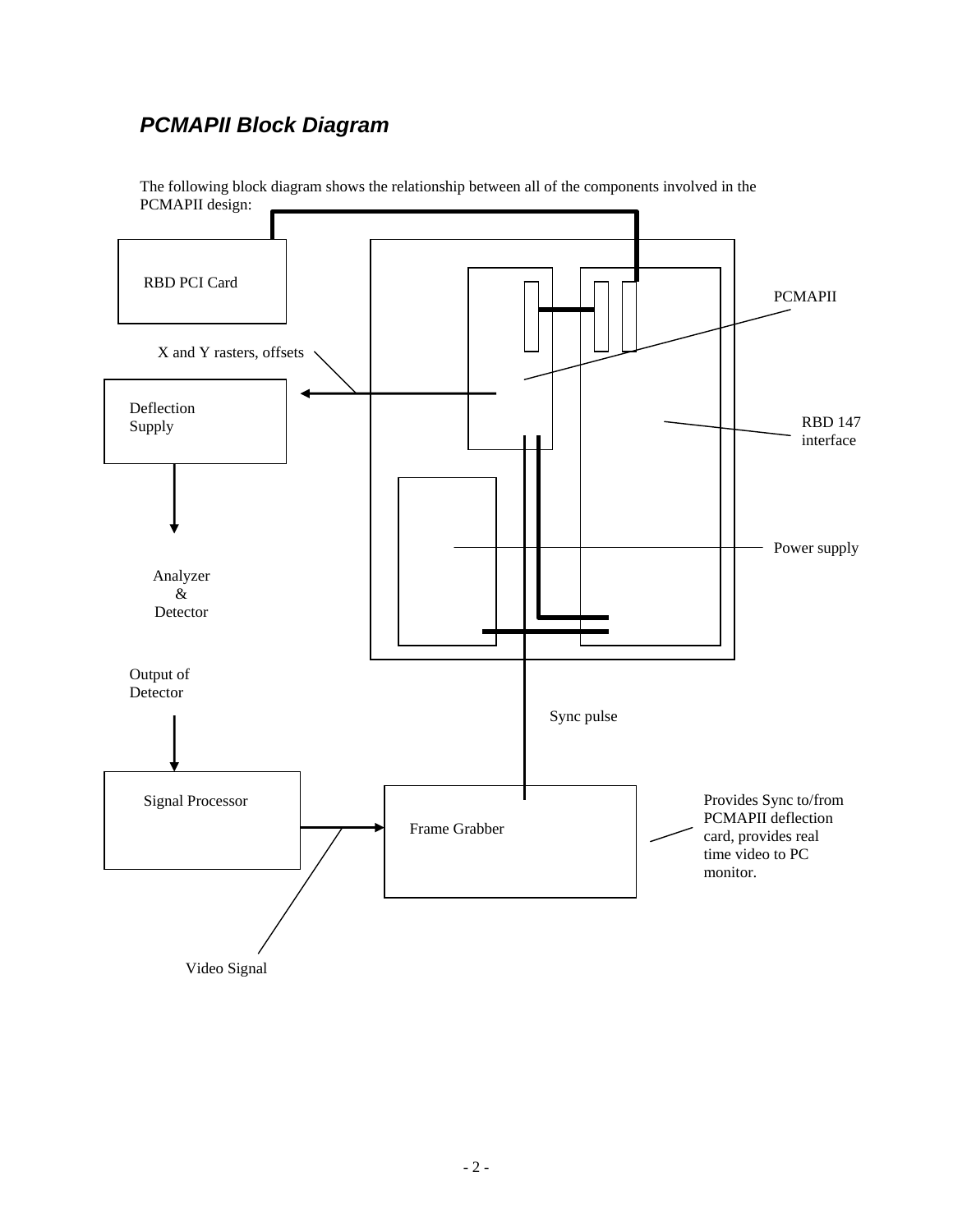# **PCMAPII Adjustment Table**

| Potentiometer    | Function                 | <b>Test Point</b> | Function                  |
|------------------|--------------------------|-------------------|---------------------------|
| R047             | Current Sink (Horz rate) | 01                | <b>Digital Ground</b>     |
| <b>R54</b>       |                          | 02                | Horz Sync                 |
| R <sub>067</sub> | X Scan Gain              | 03                | Vert Sync                 |
| R74              | X gain Fine Offset       | 04                | Comp Sync                 |
| R75              | X Gain Offset            | 05                | <b>BSEL</b>               |
| <b>R80</b>       | Y Scan Gain              | 06                | Digital Ground            |
| R87              | Y Fine Gain Offset       | 07                | Y TV Sweep                |
| <b>R88</b>       | Y Gain Offset            | 08                | X TV Sweep                |
| R89              | Video Offset             | 09                | <b>Analog Ground</b>      |
| R100             | Video Out Gain           | 10                | X Command (Scan)          |
| R102             | Video Out Offset         | 11                | X POS (Offset)            |
| R107             | V/F input offset         | 12                | Y POS (Offset)            |
| R109             | V/F input gain           | 13                | X TV Scan                 |
| R115             | V/F internal offset      | 14                | Y Command (Scan)          |
|                  |                          | 15                | Y TV Scan                 |
|                  |                          | 16                | First Stage Video Gain    |
|                  |                          | 17                | Analog Ground (Video)     |
|                  |                          | 18<br>18          | V/F Input (0 to 3 volts)  |
|                  |                          | 19<br>19          | <b>Video V/F Freq Out</b> |
|                  |                          | 20<br>20          | Video Out 50 Ohm          |
|                  |                          | 21<br>21          | Video Out 75 Ohm          |
|                  |                          | 22<br>22          | Video Out High Z          |
|                  |                          | 23                | Digital Ground (Freq Out) |
|                  |                          |                   |                           |

#### PCMAPII ISP NOTES

Load sequence is rbddecode, rdbcount1, rbdcount2.

Calibration Procedure

Set the following Potentiometers fully CCW: R067 X Gain R080 Y Gain

PCMAPII Diagnostics

The PCMAPII Diagnostic Program provides an easy way to test the functions of the PCMAPII card. The PCMAPII executable is required and also the rbd147dm.dll file needs to be in the same directory as the PCMAPII program.

The Base Address must be set to 0x60

To enable the raster, you need to first load 0x3340 to the control word.

You can use the pull down menu to load values for X and Y POS and Scan Rasters.

The range for X pos is 0000 to FFFF. 8000 is mid range (zero volts for POS, 50% of full raster for Scan)

X Scan Adjustment

Connect Scope to TP 10 (X Command) referenced to TP 9 (Analog ground)

Load X POS to 8000 and center R074 (X POS fine offset) Adjust R075 (X POS coarse offset) for zero volts. If needed also adjust R74 for exactly Zero volts DC.

Load Xscan to FFFF and adjust R067 for 8.0 VDC P-P waveform. Period should be approximately 63uS. If not, adjust R047 for correct period.